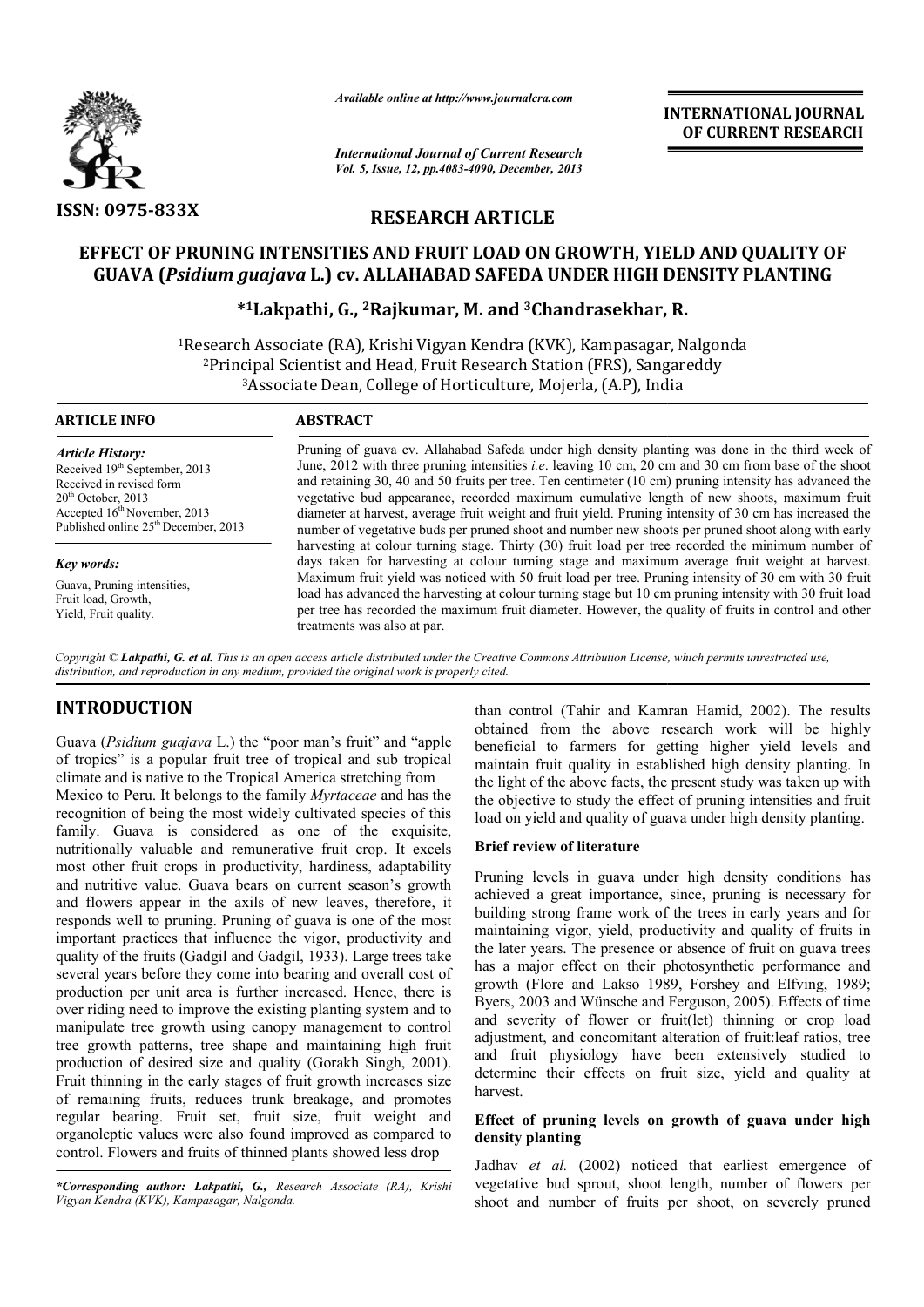(60 cm) trees of guava was found to be significantly more than mild pruned (30 cm) trees and control. Sheikh and Rao (2002) found that highest fruit diameter of pomegranate was noticed in severe pruning as compared to mild pruning and control. Jens *et al*. (2005) conducted the experiment on apple crop load and stated that shoot length and shoot cross-sectional area increased with decreasing crop load, consistent with some compensation for the loss of the fruit sink. Suleman Mohammed *et al*. (2006) noticed that guava pruning at 60 cm resulted in minimum number of days for sprouting of new shoots, maximum shoot length and highest number of leaves per shoot during rainy and winter season, respectively. Maximum flowers and fruits per shoot during winter season were recorded in 60 cm pruning treatment. The fruit size and weight were maximum in 60 cm pruning treatment during rainy season and in 30 cm pruning treatment during winter season. 60 cm pruning treatment produced minimum yield in rainy season and subsequently maximum during winter season.

Sharma and Room Singh (2006) stated that highest number of fruited panicles appeared in moderately pruned mango trees (80.3) and the lowest in un-pruned trees (24.6). Panicles developed in higher number even at lower canopy height in severely pruned trees than un-pruned (control) as well as trees that received tipping, light or moderate pruning treatments. Brar *et al.* (2007) observed that the increased pruning intensity in guava increased fruit set and reduced flower drop. The number of fruits reduced significantly with an increase in pruning intensity (30 cm and 45 cm). The increase in number of fruits at light pruning intensity (15 cm) might be due to the optimum balance between the vegetative and reproductive growth of tree. The highest fruit weight was recorded from the trees pruned at 45 cm level. Bhanu Pratap *et al*. (2009) found that the size of mango fruit improved with the severity of pruning treatment under high density planting. The largest fruit size was obtained in light pruned trees followed by severe and moderate pruning intensities. The maximum fruit weight was recorded in severely pruned branches. Pruning treatments slightly improved the fruit quality of cv. Amrapali with respect to TSS, acidity and TSS: acid ratio. Shaban and Haseeb (2009) opined that the length of new shoots of guava on severely pruned shoots was found to be longer than moderate pruning or the control. Moderate pruning produced the highest average number of new shoots in both the seasons. Control tree recorded the lowest average number of new shoots in both the seasons. Severe pruning gave the highest significant average index number of flower bud burst in both the seasons compared with the other treatment. The highest fruit set was recorded with moderate pruning in the first season and severe pruning in the second season. The lowest initial fruit set was recorded with the control in both seasons.

Sanjay Kumar Singh *et al.* (2010) noticed that under high density planting condition, fruit weight of mango was significantly influenced by pruning intensity and was highest in the lightly pruned trees. Average fruit weight decreased in the 'on' year due to increase in the number of fruits per tree. Number of fruits per tree was highest in the moderately pruned trees (Singh, 2007a). Fruit volume increased in the severely pruned trees. Shalini Pilania *et al.* (2010) noticed that 25% pruning of previous season growth in guava gave maximum number of flowers/shoot, maximum fruit diameter under 75% pruning of previous season growth followed by 50% pruning and minimum in control. Singh *et al*. (2010) reported that pruning intensity at moderate level in high density planting of guava took lowest number of days to 50% flowering, had highest number of panicles per branch and longest blooming period. Moderately pruned trees had the highest fruit yield.

#### Effect of pruning levels on yield of guava under high density planting

Shant-Lal *et al.* (1996) found that unpruned (control) guava trees gave minimum yield per hectare in winter season with 2 x 2 m spacing during both the years. One-leaf pair pruning followed by full shoot pruning gave higher yield per hectare in winter season. Bhanu Pratap *et al*. (2003) noticed that mango fruit yield was highest under moderate pruning (20 cm), followed by severe (30 cm) and light pruning (10 cm) treatments. Minimum yield was under control under high density planting. Shaban and Haseeb (2009) opined that guava moderate pruning gave highest significant increase in the yield for the seasons, Severe pruning and pinching gave a significant intermediate effect between moderate pruning and the control. Gorakh Singh (2011) reported that canopy management under high density planting in guava found highly beneficial towards better tree canopy shape and quality production. Maximum yield of 113.5 and 106.1 kg/plant was recorded as compared to 71.5 and 88.5 kg/plant under unmanaged tree canopy when planted at 3.0 m x 6.0 m and 6.0 m x 6.0 m spacing. Similar trend was also recorded in closer spaced trees. Among different densities, higher yield of 80.76 per cent was obtained under the density of 3.0m x 1.5m. Other densities 3.0m x6.0m, 3.0m x 3.0m and 6.0 x 6.0m also performed well with a increased yield of 58.74 per cent, 45.55 per cent and 19.88 per cent, respectively. Differential light interception within tree canopies as the result of pruning may influence vegetative growth, photosynthetic efficiency, flower initiation, fruit set, fruit colour, fruit size and fruit quality. Sathya Prakash *et al.* (2012) opined that effect of pruning treatments was compared on the per cent increase in winter yield over rainy season. Moderate (33%) pruning resulted in maximum yield of winter crop over rainy season's yield. When compared the cumulative yield of both rainy and winter seasons under different treatments, the trees which received 33% pruning intensity produced the maximum total cumulative yield (57.30 kg/tree) followed by the trees received 50% pruning intensity (53.89 kg/tree).

#### Effect of pruning levels on fruit quality of guava under high density planting

Gorakh Singh (2011) reported that guava pruning treatment increased the fruit weight, vitamin C and total sugar content of harvested fruit from each density. Trees spaced at  $3.0$ m x  $6.0$ m had heavier fruit closely followed by 6.0m x 6.0m spaced trees. Closely spaced trees had smaller fruits especially in 1.5m x 3.0m spacing. The average total soluble solids were 10.8, 11.6, 12.1 and 11.8 <sup>0</sup>Brix in pruned trees from all four densities (3.0m x 1.5m, 3.0m x 3.0m, 3.0m x 6.0m and 6.0m x 6.0m respectively). The average total soluble solids i.e. 10.1, 10.5, 11.3 and 11.2 <sup>0</sup>Brix were recorded from unprunned control trees of respective densities. Sathya Prakash *et al.* (2012) opined that the moderately pruned guava trees in winter season produced fruits of largest size and of maximum weight and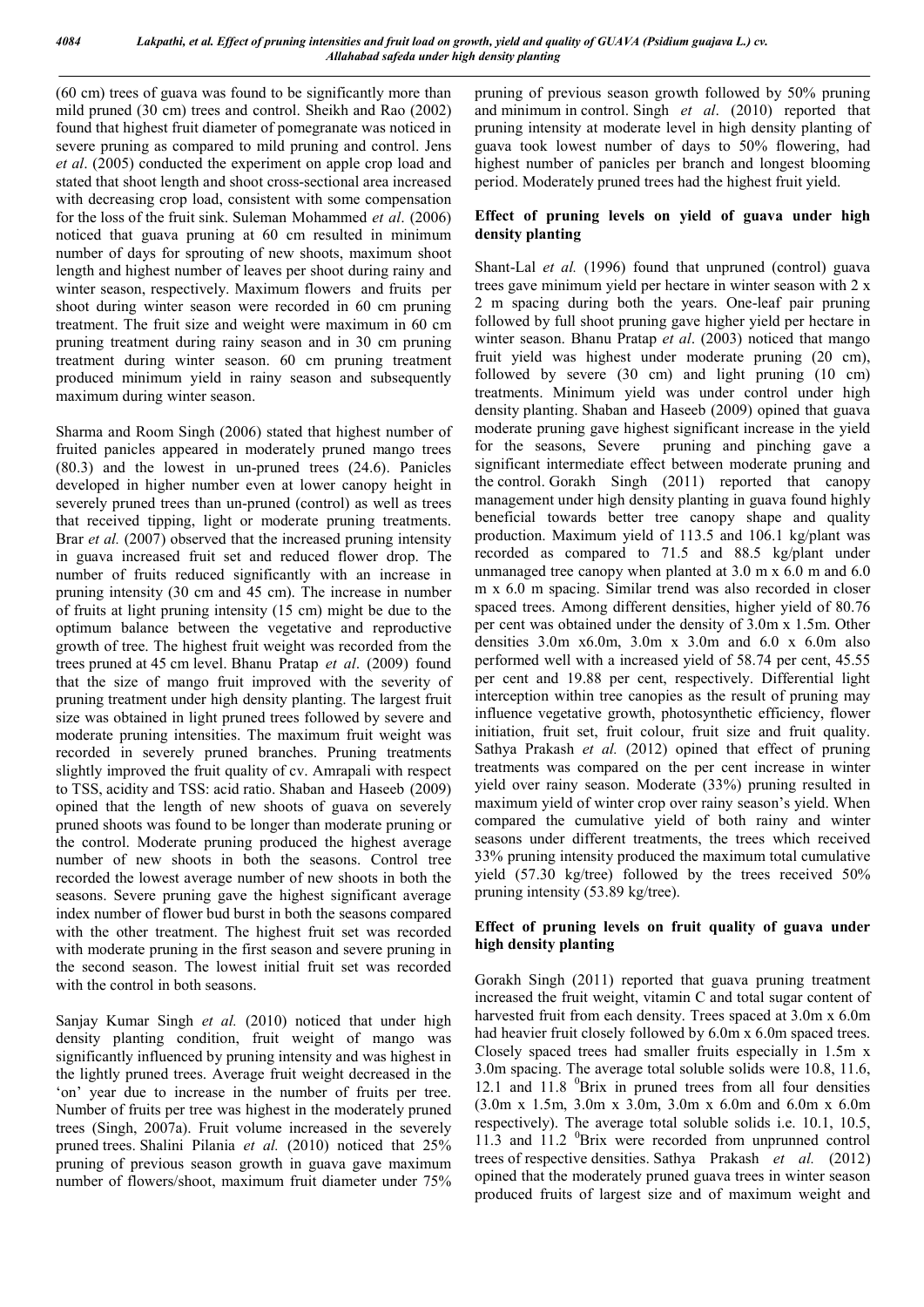such fruits had highest TSS and ascorbic acid content. Smallest size and minimum weight with lowest TSS and ascorbic acid content was recorded in fruits harvested from unpruned control trees.

## Effect of fruit load on fruit growth and yield of guava under high density planting

Jens *et al*. (2005) conducted the experiment on apple crop load. Crop loads ranging from zero on non-cropping trees to 100, 225 and 400 fruit per tree on the low, medium and highcropping trees, respectively. Fruit growth, as indicated by maximum diameter, was significantly and negatively related to crop load from about 60 days after full bloom until fruit harvest when individual fruit mass increased by about 35% with each decrease in cropping density. Differences in yield per tree were large, but reflected crop-load-induced fruit mass responses. Compared with high-cropping trees, fruit from low-cropping trees showed advanced maturity at harvest as indicated by the harvest management criteria of background color and starch/iodine score. Other fruit quality variables at harvest such as soluble solids, flesh firmness and dry matter increased significantly with decreasing crop load. Kann Kartural *et al.* (2006) reported that increase in severity of grape cluster thinning resulted in yield reduction but an increase in TSS in juice. Yield compensation was achieved by an increase in cluster weight of 38% and 25% in response to a reduction of 37% and 23% in cluster numbers. Buler *et al.*(2008) found that manual fruit thinning of pear under high density planting markedly increased mean fruit weight and the percentage of large fruits for the Conference pear grafted on quince S and for the Asian cultivars grafted on common pear seedlings.

Sdoodee *et al.* (2008) reported that moderate crop load of mangosteen trees provided high yield with high percentage of large fruits. Although the highest yield was found in high crop load trees, most of the fruits were small. Yield of large fruits increased with decreasing crop load level. These results suggest that trees should be at the moderate crop load level to optimize crop load with good yield of large fruits. Iwona Szot (2010) reported that apple flower thinning at the pink bud stage and towards the end of flowering had the most beneficial influence on yield of fruit with diameter bigger than 70 mm, and mean fruit mass. The control trees gave the smallest yield of fruit with diameter bigger than 70 mm and control fruits had the lowest mean fruit mass. Fruits from trees where fruitlets were thinned either two week after full bloom or after June drop had a slightly higher mass. Khan *et al.* (2011) reported that Maximum fruit size and weight of guava winter crop was attained at 0% defoliation + 50% deblossoming level followed by the trees subjected to 10% defoliation  $+$  0% deblossoming level as compared to control. Maas and Steeg (2011) noticed that thinning is needed in Pears to realize the target crop load and the desired fruit size. The percentages of fruit having a diameter >65 mm were significantly increased up to 80 to 90% of the yield for those treatments that thinned the trees to the target fruit load of about 110 fruit per tree. Yuri *et al*. (2011) found that mean fruit weight of apple decreased with increasing fruit crop load but the yields of fruit weight were similar in all crop loads. High fruit loads allowed obtaining high fruit yield earlier and of good quality.

#### Effect of fruit load on fruit quality of guava under high density planting

Sheikh and Rao (2002) found that the highest TSS was recorded with 50 fruit load (15.18 %) in pomegranate. The maximum TSS (15.69 %) was recorded in mild pruning with 40 fruits load. The highest titrable acidity was observed in 50 fruit load. The maximum titrable acidity (0.71) was recorded in mild pruning with 50 fruits load. The highest total sugars were noticed in 30 fruits load (11.55 %). Tahir and Kamran Hamid (2002) conducted the experiment on guava fruit thinning in summer with three treatments viz., control, partial thinning and complete thinning and noticed that completely thinned plants produced highest TSS, total sugars and vitamin-C in their fruits whereas acidity percentage decreased in completely thinned plants. Gurudarshan and Dhaliwal (2004) stated that guava pruning at 30 cm produced the maximum fruit weight and fruit size. The increase in terms of length and breadth may be attributed to the reduction in crop load, which in turn diverted more nutrients to the remaining fruits, thereby improving the size of fruits. Jens *et al*. (2005) conducted the experiment on apple crop load and opined that fruit from light-cropping trees displayed advanced maturity. At harvest, fruit from lightcropping trees were larger, firmer and sweeter than fruit from high-cropping trees. Greater starch conversion and a higher percent of soluble solids compared with fruit on high-cropping trees.

József Racskó (2006) reported that reducing apple crop load has been shown to increase fruit firmness and fruit size at harvest. The greatest increase in fruit firmness at harvest was achieved by thinning during the period from five to fifteen days after full bloom with no increase when thinned at twenty-five days after full bloom for 'Cox's Orange Pippin'. Reducing the number of fruits per tree will inevitably increase the leaf area per fruit. Charles *et al.* (2007) found that excessive apple crop loads have been reported to reduce color, fruit firmness, total acidity, soluble solids and starch. Meland (2009) stated that apple fruit weights and soluble solids contents values were highest with the lowest crop load and decreased with increasing crop load. Trees with the highest crop load had the lowest crop load in the following year. Fruit quality was generally high for all treatments. Abeer and Mohsen (2010) noticed that thinning of peaches decreased the yield as weight and number , advanced the maturity stage and enhanced the fruit quality in terms of weight , diameter, increased total sugars, TSS, TSS/acid ratio while, reduced firmness and acidity. The best result were dedicated to thinning Flordaprince cultiver at full bloom stage and Desert Red cultivar at 20 days after full bloom stage. Einhorn *et al*. (2011) reported that heavy crop loads of unthinned Sweet Cherry trees reduced fruit size by 30 days after full bloom. At harvest, fruit diameter of thinned treatments was increased 22% and 27% compared with unthinned fruit. Fruit quality attributes and greater percentages of large fruit were significantly greater for thinned treatments. George Ouma (2012) stated that retention of 600 fruits and 800 fruits per citrus tree were found to be at par and these treatments showed significant response in increasing fruit weight over other treatments and control. Minimum number of fruits on the tree i.e. 600 fruits/ tree had minimum peel percentage and maximum juice percentage (50.2%). Increase in TSS and ascorbic acid content with less acidity was noticed in fruit juice of the bigger fruit harvested from trees in hand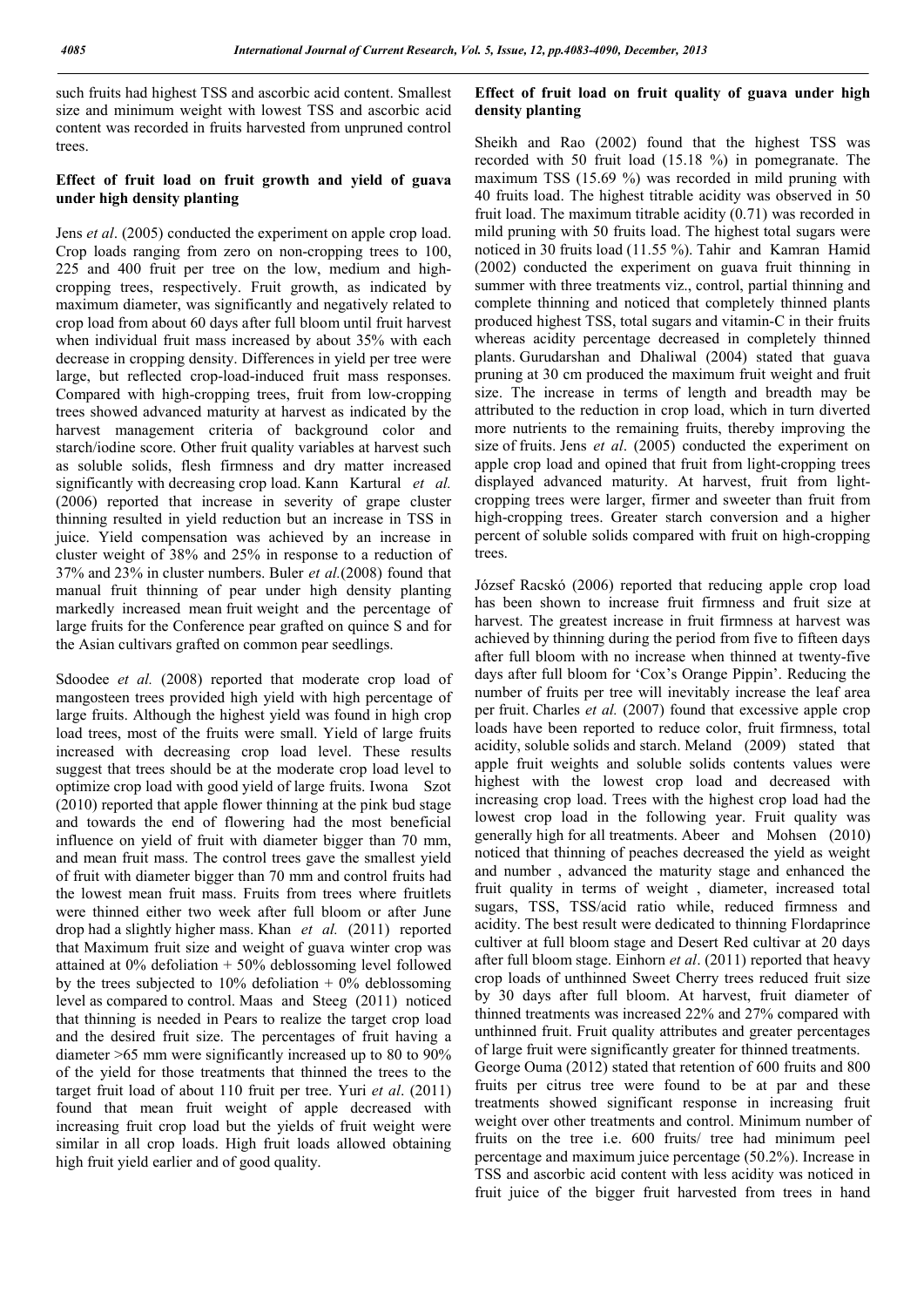thinning. Sathya Prakash *et al.* (2012) opined that guava fruit size has direct correlation with number of fruits borne on the trees. Owing to high leaf to fruit ratio and availability of more photosynthates due to removal of current season's growth, the fruits gained larger size and weight compared to those from unpruned trees. The improvement in chemical composition of fruits obtained from pruned trees might be due to abundant availability of photosynthates for lesser number of fruits.

### MATERIALS AND METHODS

The experiment was carried out during the period from June, 2012 to January, 2013 at Fruit Research Station (FRS), Sangareddy, Medak district, Dr.YSRHU, on two and half year old trees of cv. Allahabad Safeda planted at a spacing of 2.5 x 2.5 m under high density planting system. The experiment was laid out in factorial RBD with 19 treatments replicated twice with three trees per replication. The observations recorded are fruit diameter, average fruit weight, fruit yield and fruit quality.

## RESULTS AND DISCUSSION

The number of days taken to first vegetative bud appearance of guava cv. Allahabad Safeda was significantly influenced by pruning intensity only. Among the pruning intensities studied, early vegetative bud appearance was observed with 10 cm (4.09 days) followed by 30 cm (4.44 days) and 20 cm (4.71 days) which differed significantly. The earliest vegetative bud emergence in the guava trees which were pruned severely. Similar, results were noticed by Suleman Mohammed (2006), Jadhav *et al.* (2002), Shaik and Hulmani (1993) and Bajpai *et al.* (1973). It might be due to more reserve food materials available to individual vegetative bud (Syamal and Rajput, 1989) and more light interception in trees will induce early sprouting of vegetative buds. According to Mika (1986) the beneficial effect of mango pruning on the bearing is attributed to the removal of apical dominance, release of buds from correlative inhibition and well functioning of the communication system within the trees. It also observed that only the newly developed shoots bear the flowers. Barlow and Hancock (1962) showed that decapitation of growing apple shoot tips or removal of young growing leaves stimulates axillary buds to sprout early. They proposed that growth of axillary meristems is inhibited by the young leaves at the apex of the main axis. When the shoot apex is removed in woody perennials three important results occur (1) Dominant buds are removed, (2) The proportion of buds to the remaining tree parts were changed and (3) The lower buds usually less developed and not predisposed to fast growth become dominant, if the shoot in the apex region are removed early in the season, the lower buds develop into strong laterals and the amount of growth and the number of strong laterals is increased several times (Mika, 1975). All the treatments have recorded the early vegetative bud appearance after pruning compared to control (7.97 days). There was significant difference in the number of days taken to first vegetative bud appearance of pruned shoot was early (58.97 %) under all the pruning levels compared to control. Minimum number of days taken by 10 cm pruning level. Among the pruning intensities studied, maximum number of vegetative buds per pruned shoot (13.21) was recorded with 30 cm pruning intensity followed by 20 cm (10.29) which differed significantly. However, the results are contrary to the findings of Lal singh and Godara (1985) who

found that higher number of vegetative bud sprouting was obtained under severe pruning in ber. When compared to control (6.85), various treatment have recorded more number of vegetative buds sprouted per pruned shoot.

Among the three pruning intensities studied, maximum number of new shoots per pruned shoot (6.82) was recorded with 30 cm pruning intensity which was significantly superior to 20 cm (5.65) and 10 cm (4.31). Severely pruned trees there were fewer number of new shoots per pruned shoot. As the number of new shoots per pruned shoot was reduced with increase in the severity in phalsa (Naram naidu, 1987) and in apple (Gardener *et al*.,1922). It might be due to less number of vegetative buds left on the severe pruned shoot. The control recorded the minimum number of new shoot per pruned shoot (2.96) than all other treatments. Among the pruning intensities studied, maximum cumulative length of new shoots (31.77 cm) was recorded with 10 cm pruning intensity which was at par with 20 cm (28.04 cm) followed by 30 cm (25.83 cm). Maximum shoot length was found with severely pruned trees earlier by Shaban and Haseeb (2009) and Jadhav *et al.* (2002) in guava, Jawadgi *et al.* (1996) in ber, Balasubramanyam *et al.* (1997) in pomegranate and Gardner *et al*. (1922) in apple. The increase in shoot length might be attributed to the less number of shoots and more food reserves available to individual shoots, which were left after pruning. These findings are in agreement with the findings of Syamal and Rajput (1989) in ber. The lowest cumulative length of new shoots (17.01 cm) after flowering at 90 DAP was recorded in control. These results are in line with the findings of Kusuma Kumari (2001 ) in guava.



Fig. 1. Effect of pruning intensity on number of flowers at third pair of leaves from base of the shoot of guava cv. Allahabad Safeda

It is evident from the data (Table 1) that there was significant increase in the fruit diameter, average fruit weight at harvest and fruit yield under all pruning treatments as compared to control. Maximum fruit diameter at the time of harvest (7.45 cm) was recorded with 10 cm pruning which was significantly superior to 30 cm pruning (7.19 cm) and 20 cm pruning (7.17 cm). Maximum fruit diameter was noticed with severe pruning. Similar results were noticed earlier by Syamal and Rajput (1989) in ber and Sheikh and Rao (2002) in pomegranate. The combination of 10 cm pruning intensity with 30 fruits pre tree has recorded maximum fruit diameter (7.87 cm) which was significantly superior to all other treatments followed by 20 cm with 40 fruit load (7.30 cm). Sheikh and Rao (2002) found that the highest fruit diameter and fruit weight were noticed with severe pruning and 30 fruit load against mild pruning and 50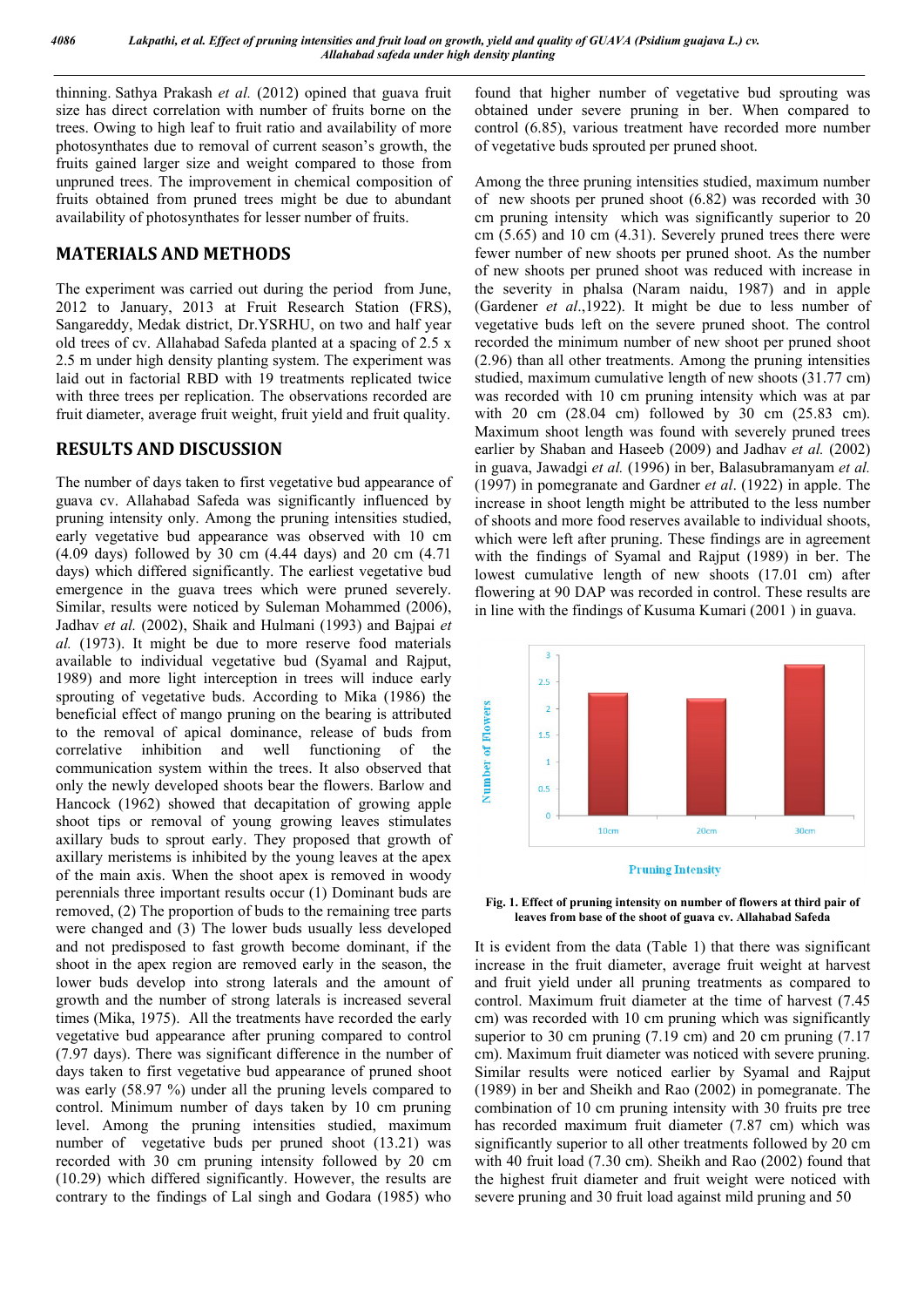| Treatments        |                        | Fruit diameter at the<br>time of harvest | No. of days for colour<br>turning stage | Average fruit<br>weight $(g)$ | yield $(kg tree^{-1})$ | yield $(t \text{ ha}^{-1})$ | Total soluble solids<br>$(^{\circ}Brix)$ | Acidity (%) | Total<br>sugars (%) | Ascorbic acid (mg<br>$100g^{-1}$ |             |
|-------------------|------------------------|------------------------------------------|-----------------------------------------|-------------------------------|------------------------|-----------------------------|------------------------------------------|-------------|---------------------|----------------------------------|-------------|
| Pruning intensity |                        | Fruit load                               |                                         |                               |                        |                             |                                          |             |                     |                                  |             |
| Control           |                        | Unpruned trees                           | 6.15                                    | 125.88                        | 226.13                 | 6.21                        | 9.93                                     | 10.30       | 0.231               | 9.04                             | 237.38      |
| $10 \text{ cm}$   |                        | 30 fruit                                 | 7.87                                    | 116.31                        | 292.24                 | 8.71                        | 14.04                                    | 9.97        | 0.246               | 8.48                             | 230.45      |
|                   |                        | 40 fruit                                 | 7.23                                    | 114.20                        | 263.24                 | 10.52                       | 17.01                                    | 9.95        | 0.247               | 8.45                             | 231.35      |
|                   |                        | 50 fruit                                 | 7.26                                    | 112.21                        | 255.13                 | 12.76                       | 20.41                                    | 10.02       | 0.244               | 8.52                             | 232.22      |
|                   | Mean                   |                                          | 7.45                                    | 114.24                        | 270.26                 | 10.66                       | 17.16                                    | 9.98        | 0.245               | 8.48                             | 231.34      |
| 20 cm             |                        | 30 fruit                                 | 7.09                                    | 113.57                        | 221.38                 | 6.63                        | 10.61                                    | 10.15       | 0.238               | 8.75                             | 231.19      |
|                   |                        | 40 fruit                                 | 7.30                                    | 117.04                        | 231.69                 | 9.26                        | 14.82                                    | 9.90        | 0.240               | 8.73                             | 232.02      |
|                   |                        | 50 fruit                                 | 7.12                                    | 112.15                        | 209.34                 | 10.46                       | 16.74                                    | 9.92        | 0.237               | 8.95                             | 233.10      |
|                   | Mean                   |                                          | 7.17                                    | 114.25                        | 220.80                 | 8.78                        | 14.05                                    | 9.99        | 0.238               | 8.81                             | 232.10      |
| 30 cm             |                        | 30 fruit                                 | 7.14                                    | 91.21                         | 247.03                 | 7.40                        | 11.84                                    | 9.82        | 0.242               | 8.73                             | 231.99      |
|                   |                        | 40 fruit                                 | 7.26                                    | 112.98                        | 239.60                 | 9.58                        | 15.32                                    | 10.00       | 0.239               | 8.37                             | 234.45      |
|                   |                        | 50 fruit                                 | 7.16                                    | 109.94                        | 241.12                 | 12.05                       | 19.13                                    | 9.95        | 0.248               | 8.68                             | 234.16      |
|                   | Mean                   |                                          | 7.19                                    | 104.71                        | 242.58                 | 9.68                        | 15.43                                    | 9.92        | 0.243               | 8.73                             | 233.53      |
| Mean              |                        | 30 fruit                                 | 7.36                                    | 107.03                        | 253.55                 | 7.58                        | 12.16                                    | 9.98        | 0.239               | 8.65                             | 231.21      |
|                   |                        | 40 fruit                                 | 7.26                                    | 114.74                        | 244.84                 | 9.79                        | 15.72                                    | 9.95        | 0.240               | 8.65                             | 232.60      |
|                   |                        | 50 fruit                                 | 7.18                                    | 111.43                        | 235.26                 | 11.76                       | 18.76                                    | 9.96        | 0.242               | 8.71                             | 233.16      |
| $S.Em \pm$        | Pruning Intensity (PI) |                                          | 0.05                                    | 0.95                          | 5.58                   | 0.26                        | 0.43                                     | 0.05        | 0.001               | 0.19                             | 1.68        |
|                   |                        | Fruit Load (FL)                          | 0.05                                    | 0.95                          | 5.58                   | 0.26                        | 0.43                                     | 0.05        | 0.001               | 0.19                             | 1.68        |
|                   | PI x FL                |                                          | 0.09                                    | 1.65                          | 9.66                   | 0.46                        | 0.74                                     | 0.09        | 0.002               | 0.33                             | 2.91        |
| CD at 5%          |                        | Pruning Intensity (PI)                   | 0.17                                    | 2.83                          | 16.57                  | 0.79                        | 1.28                                     | <b>NS</b>   | <b>NS</b>           | $_{\rm NS}$                      | <b>NS</b>   |
|                   |                        | Fruit Load (FL)                          | $_{\rm NS}$                             | 2.83                          | 16.57                  | 0.79                        | 1.28                                     | <b>NS</b>   | <b>NS</b>           | <b>NS</b>                        | <b>NS</b>   |
|                   | $\rm{PI}$ x $\rm{FL}$  |                                          | 0.29                                    | 4.90                          | <b>NS</b>              | $_{\rm NS}$                 | $_{\rm NS}$                              | <b>NS</b>   | <b>NS</b>           | <b>NS</b>                        | $_{\rm NS}$ |

Table 1. Effect of pruning intensities and fruit load on growth, yield and quality parameters of guava under high density planting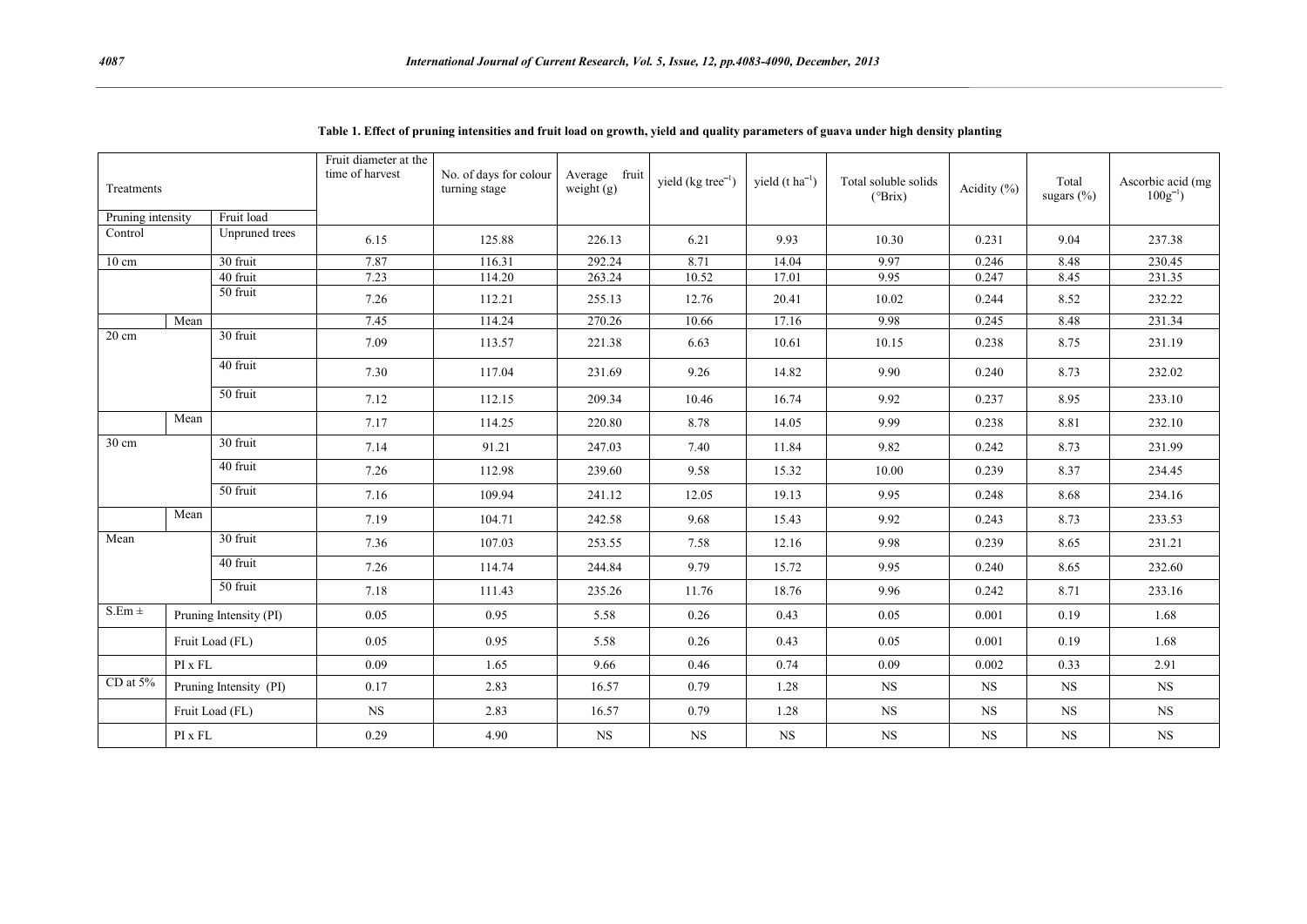fruits load in pomegranate. Sathya Prakash *et al.* (2012) opined that guava fruit size has direct correlation with number of fruits borne on the trees. The minimum number of days taken for harvesting at colour turning stage (104.71) was recorded with 30 cm pruning which was significantly superior to 10 cm pruning (114.24 days) and 20 cm pruning level (114.25 days). These results are in agreement with those of Naram Naidu (1987) who has reported that fruit maturity was delayed with increased severity of pruning in phalsa. This may be due to the reason that early flowering in light pruning treatments resulted in early maturity. Minimum number of days taken for harvesting at colour turning stage (107.03) was recorded with 30 fruit load followed by 50 fruit load (111.43 days) which differed significantly. Compared with high crop load trees, fruit from low crop load trees showed advanced maturity at harvest was reported by Jens *et al*. (2005) in apple and Abeer and Mohsen (2010) in peach. The combination of 30 cm pruning intensity with 30 fruit load has recorded minimum number of days taken for harvesting at colour turning stage (91.21) which was significantly superior to 30 cm pruning with 50 fruit load (109.94 days) and 20 cm pruning with 50 fruit load (112.15 days). The maximum average fruit weight at harvest (270.26 g) was recorded with 10 cm pruning followed by 30 cm pruning (242.58 g) which differed significantly. Maximum fruit weight was obtained with severe pruning. Similar, results were noticed earlier by Shaik and Hulmani (1993) in guava, Bhanu Pratap *et al*. (2009) in mango and Syamal and Rajput (1989) in ber.

The increase in weight could be due to utilization of whole food materials among the fewer fruits recorded under sever pruned trees. Similar results are obtained earlier by Bajpai *et al.* (1973) in guava. Maximum average fruit weight at harvest (253.55 g) was recorded with 30 fruit load which was on par with 40 fruits load (244.84 g) followed by 50 fruit load (235.26 g). Sathya Prakash *et al.* (2012) opined that guava fruit size has direct correlation with number of fruits borne on the trees. Owing to high leaf to fruit ratio and availability of more photosynthates due to removal of current season's growth, the fruits gained larger size and weight compared to those from unpruned trees. The maximum fruit yield per tree (10.66 kg) was recorded with 10 cm pruning followed by 30 cm pruning (9.68 kg/tree) which differed significantly. Sathya Prakash *et al.* (2012) noted that highest fruit yield per tree was obtained with severely pruned trees of guava. Chandra and Govind (1995) noticed that pruning intensities in high density plantation of guava, showed that the highest fruit yield was obtained with above 70 per cent pruning intensity but the fruit weight was reduced by pruning intensities above 25 per cent. Rajendra *et al*. (1980) reported that increase in the severity of pruning increased the total yield per tree by way of producing bigger fruits in apple. Gorakh Singh (2011) reported that maximum yield was recorded with pruning under high density planting in guava compared to control trees. It is due to more light interception within tree canopies as a result of pruning. Maximum fruit yield per tree (11.76 kg) was recorded with 50 fruit load followed by 40 fruit load (9.79 kg/tree) and they differed significantly. Sdoodee *et al.* (2008) reported that the highest yield was found in high crop load mangosteen trees. Yuri *et al*. (2011) found that mean fruit weight of apple decreased with increasing fruit crop load. Fruit quality was generally high for all treatments which were on par with control fruits. These findings are in agreement with the

findings of Meland (2009) in apple crop load. Fruit number did not affect soluble solid content or acidity of grape (Moon dooYoung and Lee Don Kyun, 1996). But fruit yield was significantly increased without affecting the fruit quality through pruning and fruit load in high density planting of guava.

In context to the high density plantation without employment of pruning technology; Yadav and Kale (1992) reported marked reduction in the biochemical content of the desirable parameters like TSS, sugars, ascorbic acid and increased in acidity with increased density. However, in the present investigation, the fruits from high density planting were satisfactory for fresh consumption. Similar results were also reported by Bal and Dhaliwal (2003), Kundu (2007), Lal *et al*. (2007), Singh *et al*. (2007) and Ravishankar *et al*. (2008). According to them, it was due to crowding of plants. The sunlight competition at the higher plant densities resulted into much taller trees causing shading of the adjacent trees and reduction in the area exposed to the sunlight. Similarly, the dense foliage in high densities resulted in shading its lower canopy thereby affecting the photosynthesis and reduction in carbohydrate production. The observed deteoration in fruit quality in earlier studies of close planting without pruning was attributed to uneven and poor penetration of sunlight, reduction in leaf area and chlorophyll content of leaf. However, the results obtained in present investigation showed that the observed fruit quality from high density plantation was not widely deviating from the control fruit quality and thus, it proved importance of pruning technology in high density planting. Fruit trees will often set more fruit than is needed for a full crop. Excessive fruit set often will result in small fruit with poor quality. Thinning in the early stages of fruit growth increases size of remaining fruits. As a result of fruit load, the fruit quality of the winter crop got improved producing more sugars, TSS and ascorbic acid whereas acidity of the fruit was decreased. Fruit size, fruit weight and organoleptic values were also found improved as compared to control (Tahir and Kamran Hamid, 2002). Thus, in the present investigation, pruning of shoots and fruit thinning were attempeted under high density planting. As a result, high yield was obtained under high density planting without affecting the fruit quality of guava.

#### Conclusion

From the results, it can be concluded that, pruning of 10cm is suitable for commercial fruit production as the growers are more concerned with early vegetative bud appearance, number of vegetative buds per pruned shoot, cumulative length of new shoots and fruit yield. Pruning intensity of 30 cm can be utilized for maximum number of new shoots per pruned shoot, advancement of flowering and time of harvesting for capturing early market with increased fruit yield. Retaining 50 fruits per tree can result in maximum fruit yield with good quality fruits. However, the quality of fruits in control and other treatments was at par with each other. From the results, it is very clear that the growth, yield and fruit quality of guava for commercial production can be manipulated easily by horticultural practices like pruning and restricted fruit load per tree for good yield depending upon the situation.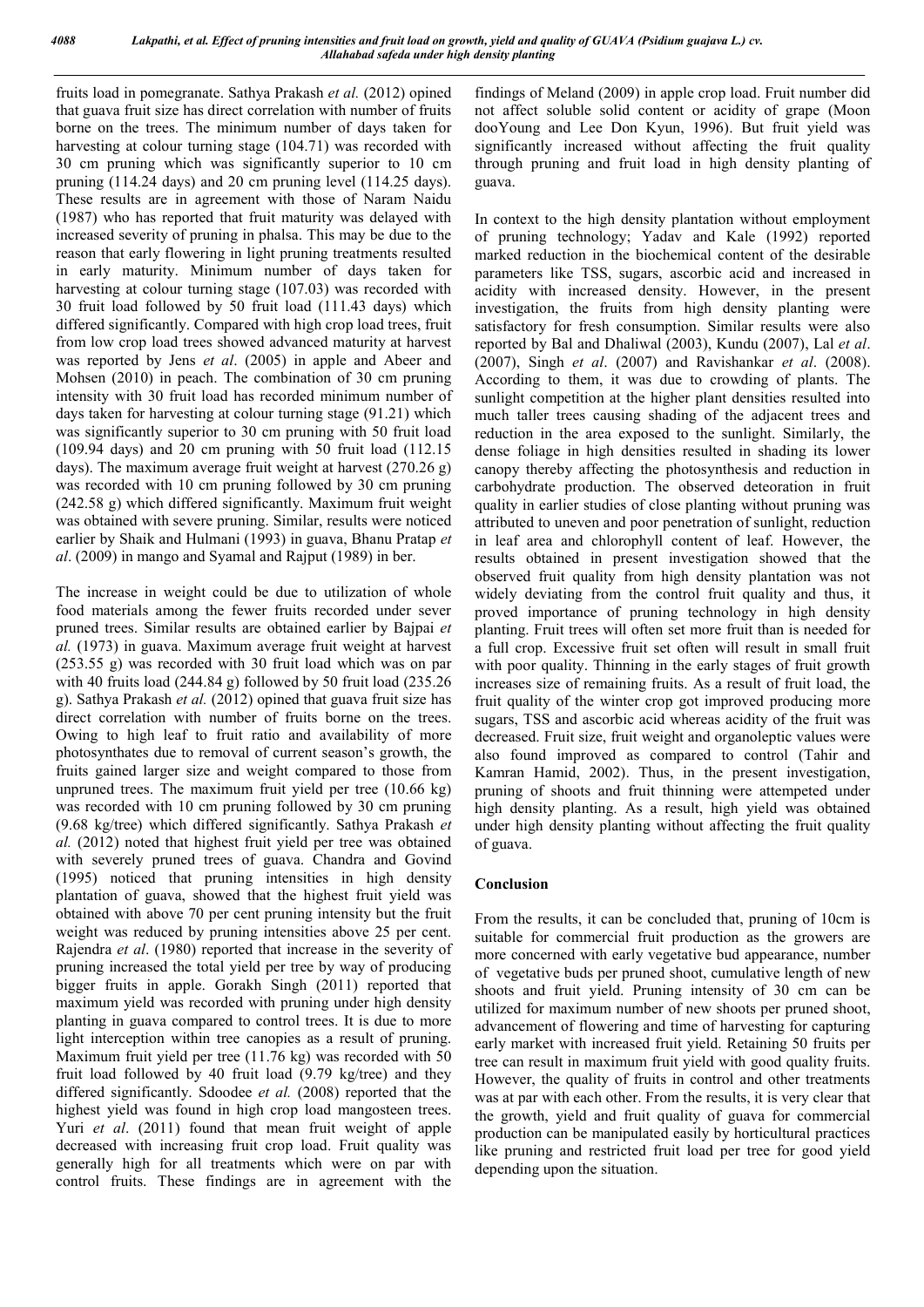#### **REFERENCES**

- Abeer and Mohsen. 2010. Thinning time and fruit spacing influence on maturity, yield and fruit quality of peaches. *Journal of Horticultural Science and Ornamental plants*. 2(3): 79-87.
- Bajpai, P.N, Shukla, H.S. and Chathurvedi, A.M. 1973. Effect of pruning on growth, yield and quality of guava (*Psidium guajava* L.) cv. Allahabad Safeda. *Progressive Horticulture*. 5(1): 73-79.
- Bal, J.S and Dhaliwal, G.S. 2003. High density planting studies in guava. *Haryana Journal of Horticultural Science*. 32(1&2): 19-20.
- Balasubramanyam, S, Anbu, S, Bangarusamy, U. and Chokalingam, P. 1997. Effect of pruning and training on growth, yield and quality of pomegranate in black soil under rainfed conditions. *South Indian Horticulture.* 45(5and6): 271-273.
- Barlow, G.K.S. and Hancock, C.K. 1962. The influence of the leaf upon the development of its axillary meristem. *Annual report*, East Malling Research Station pp 71-76.
- Bhanu Pratap, Sharma, H.C, Goswami, A.M, Singh, S.K. and Mishra, L.N. 2003. Effects of pruning on photosynthetic rate, canopy microclimate and yield of mango cv. Amrapali under high-density planting. *Indian Journal of Horticulture.* 60(4): 339-342.
- Bhanu Pratap, Singh, S.K, Singh, H.K, Gaurav, S.S. and Shashi Bala. 2009. Effect of pruning on physico-chemical properties of mango cv. Amrapali under high density orcharding. *Annals of Horticulture*. 2(1): 62-64.
- Brar, J.S, Anirud Thakur and Arora, N.K. 2007. Effect of pruning intensity on fruit yield and quality of guava (*Psidium guajava* L.) cv. Sardar. *Haryana Journal of Horticultural Science*. 36: 1/2, 65-66.
- Buler, Z, Mika, A, Krzewinska, D, Czynczyk, A, Bielicki, P. and Michalska, B. 2008. Results of growing European and Asian pear trees at high planting density with manual fruit thinning. *Zeszyty Naukowe Instytutu Sadownictwa Kwiaciarstwa Skierniewicach.* 16: 91-101.
- Chandra, R. and Govind, S. 1995. Influence of time and intensity of pruning on growth, yield and fruit quality of guava under high density planting. *Tropical Agriculture*. 72(2): 110-113.
- Charles, G, Embree, Marina, T.D. and Myra. 2007. Effect of blossom density and crop load on growth, fruit quality, and return bloom in 'Honeycrisp' Apple. *Hortscience* 42(7): 1622–1625.
- Einhorn Todd, C, Debra Laraway and Janet Turner. 2011. Crop Load Management does not Consistently Improve Crop Value of 'sweetheart'/'mazzard' Sweet Cherry Trees. *Hort Technology* Vol.: 21, No.: 5.
- Flore, J.A. and Lakso, A.N. 1989. Environmental and physiological regulation of photosynthesis in fruit crops. *Horticulture Reviews*. 11: 111–157.
- Forshey, C.G. and Elfving, D.C. 1989. The relationship between vegetative growth and fruiting in apple trees. *Horticulture Reviews*. 11: 229 – 287.
- Gadgil, D.R. and Gadgil V.R, 1933. *A survey of the marketing of fruit in Poona*. Gokhale Inst. Politics and Economics Publi. : 3.
- Gardner, V.R, Bradford, C.F. and Hooker, H.D. 1922. The fundamentals of fruit production. pp 408-418. McGraw Hill, New York.
- George Ouma. 2012. Fruit thinning with specific reference to citrus species. *Agriculture Biological Journal of North America.* 3(4): 175-191.
- Gorakh Singh. 2001. High density planting in guava. Annual Report, Central Institute of Subtropical Horticulture, Lucknow.
- Gorakh Singh. 2011. Application of canopy architecture in high density planting in guava. *Progressive Horticulture*. 43(1): 36-43.
- Gorakh Singh. 2011. Application of canopy architecture in high density planting in guava. *Progressive Horticulture*. 43(1): 36-43.
- Gurudarshan Singh and Dhaliwal, G.S. 2004. Effect of different pruning levels on fruit yield and quality of guava (*Psidium guajava* L.) cv. Sardar. *Haryana Journal of Horticultural Sciences*. 33: 1/2, 83-84.
- Iwona Szot. 2010. Flower and fruit thinning effects on the development and quality of 'sampion' apple fruits. *Journal of Fruit and Ornamental Plant Research.* 18(2): 129-138.
- Jadhav, B.J, Mahurkar, V.K. and Kale, V.S. 2002. Effect of time and severity of pruning on growth and yield of guava (*Psidium guajava* L.) cv. Sardar. *Orissa Journal of Horticulture*. 2002. 30: 2, 83-86.
- Jawadagi, R.S, Rao, M.M, Hiremath, S.M, Alur, A.S. and Patil, B.C. 1996. Effect of time and severity of pruning on growth, flowering, fruit set, fruit retention, yield and quality parameters in Umran ber (*Zizyphus mauritiana* Lamk.) *Farming Systems*. 13(3-4): 42-46.
- Jens, N, Dennis, H. G, William, A.L. and John, W.P. 2005. Physiological and biochemical leaf and tree responses to crop load in apple. *Tree Physiology*. 25: 1253–1263.
- Kaan Kartural, S, Dami and Taulor. 2006. Effects of pruning and cluster thinning on yield and fruit composition of grapevines. *Horticulture Technology*.16(2).
- Khan, A.K, Muhammad, R.G.K, Aman, U.K, Basharat Ali Saleem, Ishtiaq Ahmad Rajwana and Iftikhar Ahmad. 2011. Influence of defoliation and deblossoming on the vegetative and reproductive growth of guava (*Psidium guajava* L.) cv. 'gola'. *Pakistan journal of Biotechnology.*  43(6): 2891-2896.
- Kundu, S. 2007. Effect of high density planting on growth, flowering and fruiting of guava (*Psidium guajava* L.). *Acta Horticulturae*. 735: 267-270.
- Kusuma Kumari. 2001. Effect of dates of pruning and methods of training on yield and quality of Guava (*Psidium guajava* L.). *M.Sc. Thesis* submitted to ANGRAU.
- Lal Singh and Godara, N.R. 1985. Effect of planting distance and severity of pruning on vegetative growth of ber (*Zizyphus mauritiana* L.) cv. Umran. *Progressive Horticulture*. 17(1); 21-24.
- Lal, S, Tiwari, J.P. and Maharajan, A.R. 2007. Studies on planting systems in guava (*Psidium guajava* L.) cv. Sardar. *Acta Horticulturae.* 735: 263-266.
- Maas, F.M. and Steeg, P.A.H. 2011. Crop Load Regulation in 'Conference' Pears. *Acta Horticulturae* No.: 909.
- Meland, M. 2009. Effects of different crop loads and thinning times on yield, fruit quality, and return bloom in *Malus* x *domestica* Borkh. 'Elstar'. *Journal of Horticultural Science and Biotechnology.* 84: Special Issue, 117-121.
- Mika, A. 1975. The mechanism of fruiting inhibition caused by pruning in young apple trees. *Fruit Science.* 291): 31- 42.